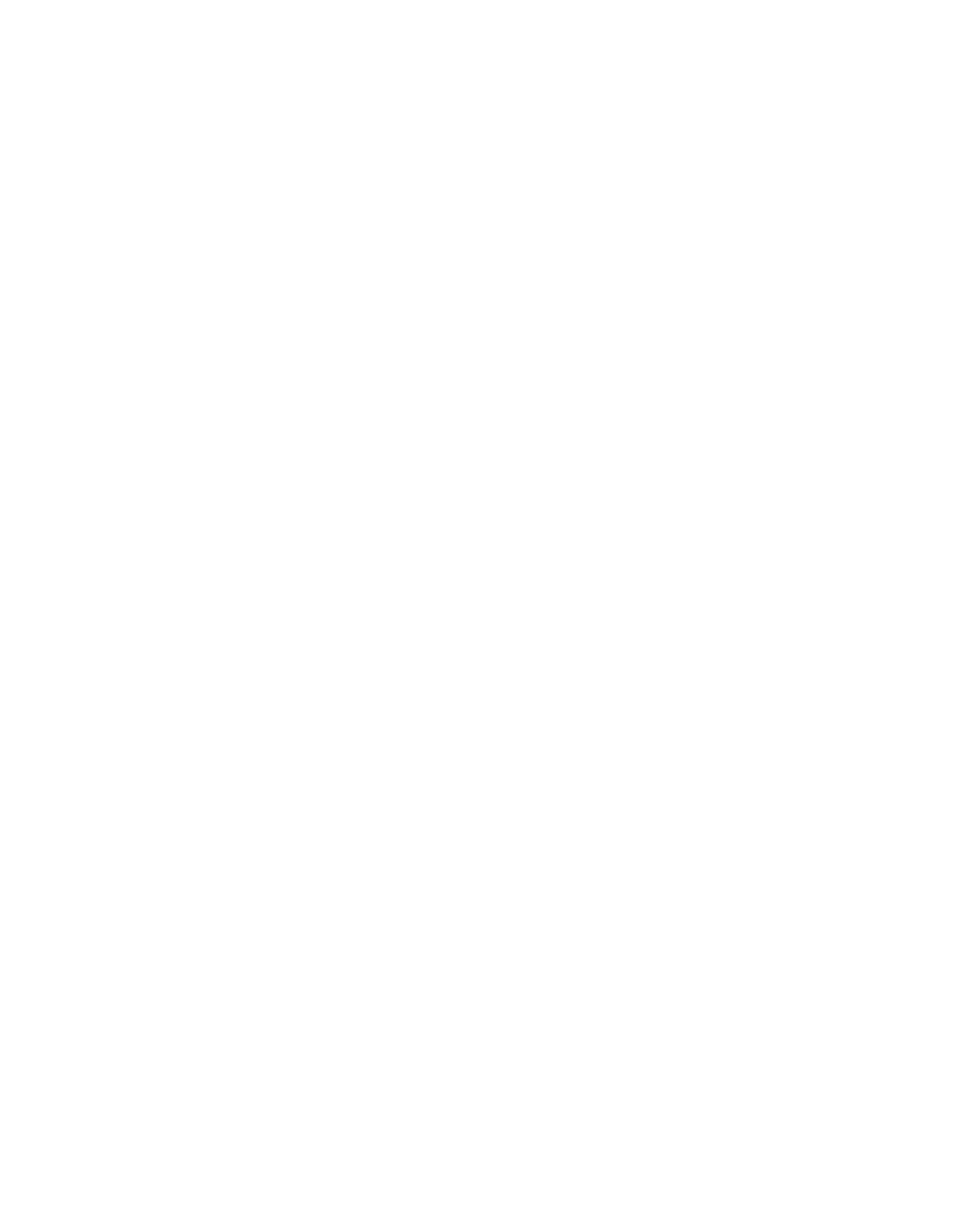Turn the knob from the soft to firm position to select a pressure value.

#### **Pressure-selector Touch Panel:**

There are seven pressure levels on the touch panel, providing options of pressure value.

- **Normal Pressure LED:** Indicates the pressure has reached a set level.
- **Low Pressure LED:**

Indicates the pressure is below a set level. The alarm will turn on at the same time.

**Cycle Time-selector Touch Panel:**

Selects a desired alternating cycle time from the touch panel. The cycle time value can be 10, 15, 20 or 25 minutes. There are two LEDs for each time value.

**Alarm Reset:**

The alarm will turn on when the Low Pressure LED is on. To mute the alarm, simply press the reset button. The Alarm LED will flash. Re-press the reset button to reactivate the audible alarm.

**Static/Alternating control:**

Sets the air mattress in static mode or alternating mode.

**Auto firm:**

Sets the air mattress to auto-inflation mode.

#### *Mattress System*

The 14029 series comes with cell type mattresses of different materials, provided optionally with the pump unit.

The mattress options for the 14029 series are Nylon/PVC, Nylon/PU or PU.

The mattress option for the 14030 is 10" Nylon/PU only.

## **INSTALLATION**

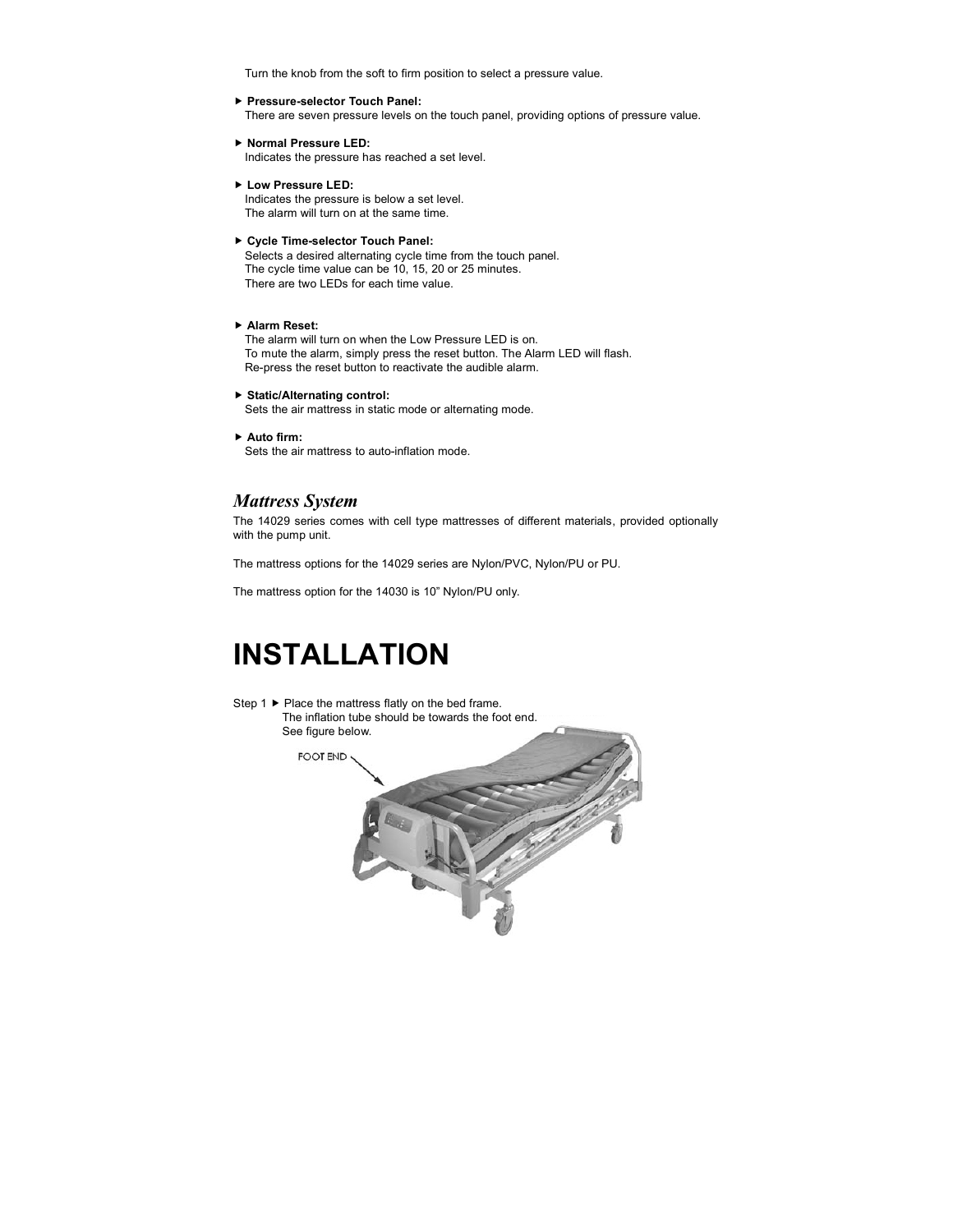- Step  $2 \triangleright$  Cover with a cotton sheet to avoid direct skin contact and reduce friction.
- Step  $3 \triangleright$  Hang the pump unit on the foot end of the bed frame and make sure it is stable.
- Step 4  $\blacktriangleright$  Connect the inflation tubes from the mattress to the pump's inflating nozzles. Make sure they are properly attached.



#### **Make sure the air hoses are not kinked or tucked under the mattress. Also check to ensure the CPR valve is properly attached.**

Step 5 ► Plug the power cord into an electrical outlet with grounded AC power. This product should be grounded. The power cord has a grounding wire with a grounding pin. This three-wire plug must be plugged properly into an outlet and grounded as shown in the figures in the Grounding Instructions section.



- **Before inserting the plug into the outlet, make sure the voltage is compatible. Also make sure this product is well grounded.**
- Step  $6 \triangleright$  Turn on the power by pressing the power switch at the right side of the unit. Proceed to the Operation section.

### **GROUNDING INSTRUCTIONS**

This product is for use on a nominal 120 V circuit and should be grounded. In the event of an electrical short circuit, grounding reduces the risk of electric shock by providing an escape wire for the electric current. This product is equipped with a cord that contains a grounding wire with a grounding plug.

DANGER – Improper use of the grounding plug can result in a risk of electric shock.

If repair or replacement of the cord or plug is necessary, do not connect the grounding to either flat blade terminal. The wire with insulation having an outer surface that is green with or without yellow stripe is the grounding wire.

Check with a qualified electrician or serviceman if the grounding instructions are not completely understood, or if in doubt as to whether the product is properly grounded.

This product has a grounding plug that looks like the plug illustrated in figure A below. A temporary adapter, which looks like the adapter illustrated in figure B and C, may be used to connect this plug to a 2-pole receptacle as shown in figure B if a properly grounded outlet is not available. The temporary adapter should be used only with a properly grounded outlet. It can be installed by a qualified electrician. The green colored rigid ear, lug, tab or the like extending from the adapter must be connected to a permanent ground such as properly grounded outlet box cover. Whenever the adapter is used, it must be held in place by the screw.

If it is necessary to use an extension cord, use only a 3-wire extension cord that has a three-blade grounding plug and a 3-slot receptacle that will accept the plug on the product. Replace or repair if damaged.

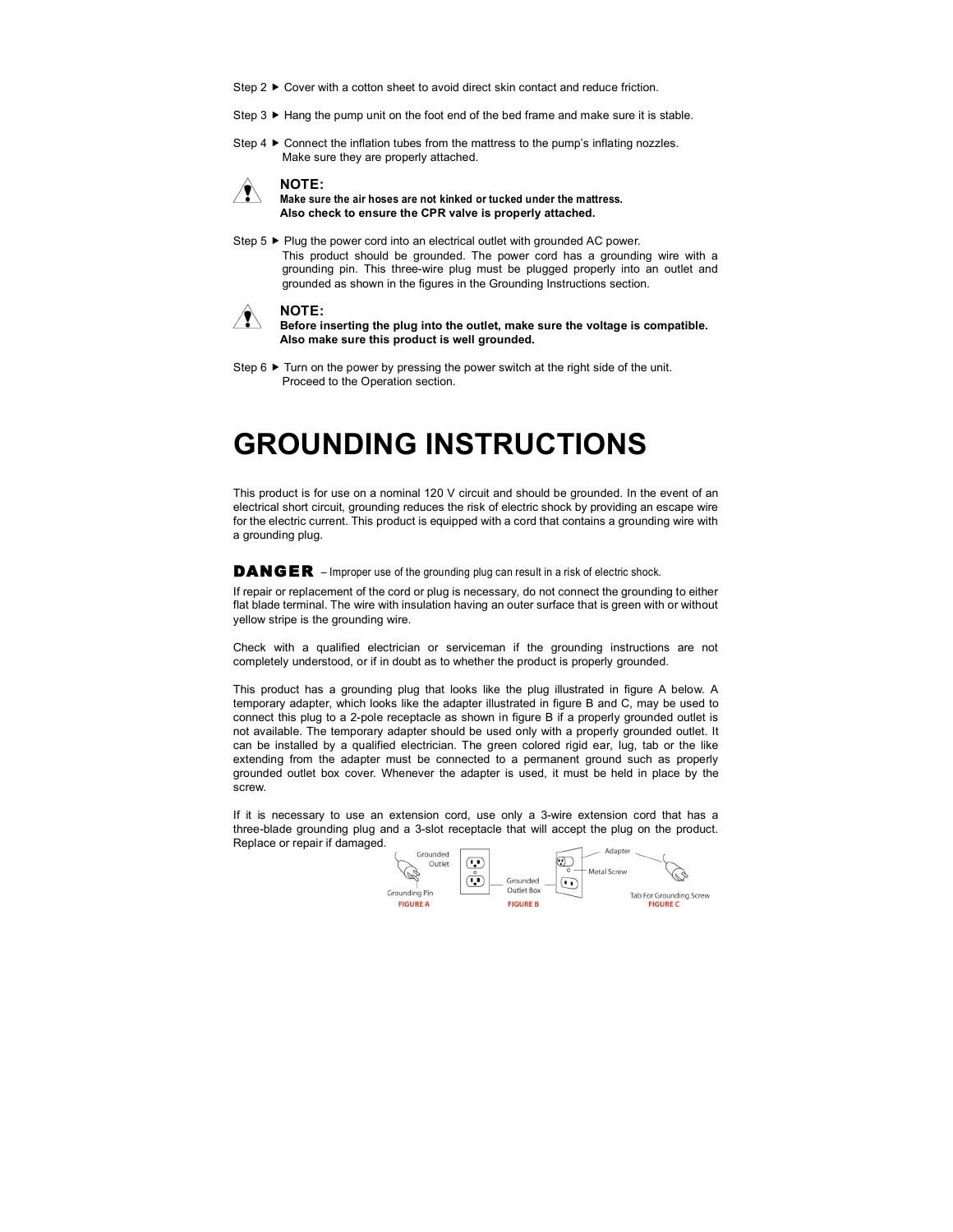## **OPERATION**



**NOTE: Always read the operating instructions before use.**

#### *General*

This product is designed to provide maximum comfort to home care patients. Make sure that you operate this product in a proper way to optimizing its value. Here we provide some general information you should be aware of.

**For products:** DO NOT use another pump with different specifications from the Med Aire series. It is dangerous to use a pump with pressure capacity greater than 120 mmHg. This may result in cell-puncture.

> DO NOT change any component by yourself. If there is need for replacement or repair, always contact your local dealer or service center.

**For patients:** When the Normal Pressure LED (green) comes on to indicate the pressure is adjusted to a desired firmness; the patient can then lie on the mattress.

> Please cover the mattress with a cotton sheet to avoid direct skin contact and for the patient's comfort.

> A firm surface will make it easier for the patient to transfer or reposition. Make use of the static mode function. It can support the patient by keeping the mattress from bottoming out when the patient is in a sitting position



**Hand check:** Check to see if a suitable pressure is selected by sliding one hand between the air mattress and the foam base (or bed frame if there is no foam base) to feel the patient's buttock.

> Users should be able to feel the space in between, and the acceptable range is approximately 25 to 40 mm (1" to 1-1/2"). This hand check procedure is issued by AHCPR.



Please follow instructions below for detailed operating procedure of each type.

#### 14029/14030

Step 1 > Turn on the power. A beep sound will begin the operation.

Step 2  $\blacktriangleright$  These two types will enter static mode initially when the power is turned on.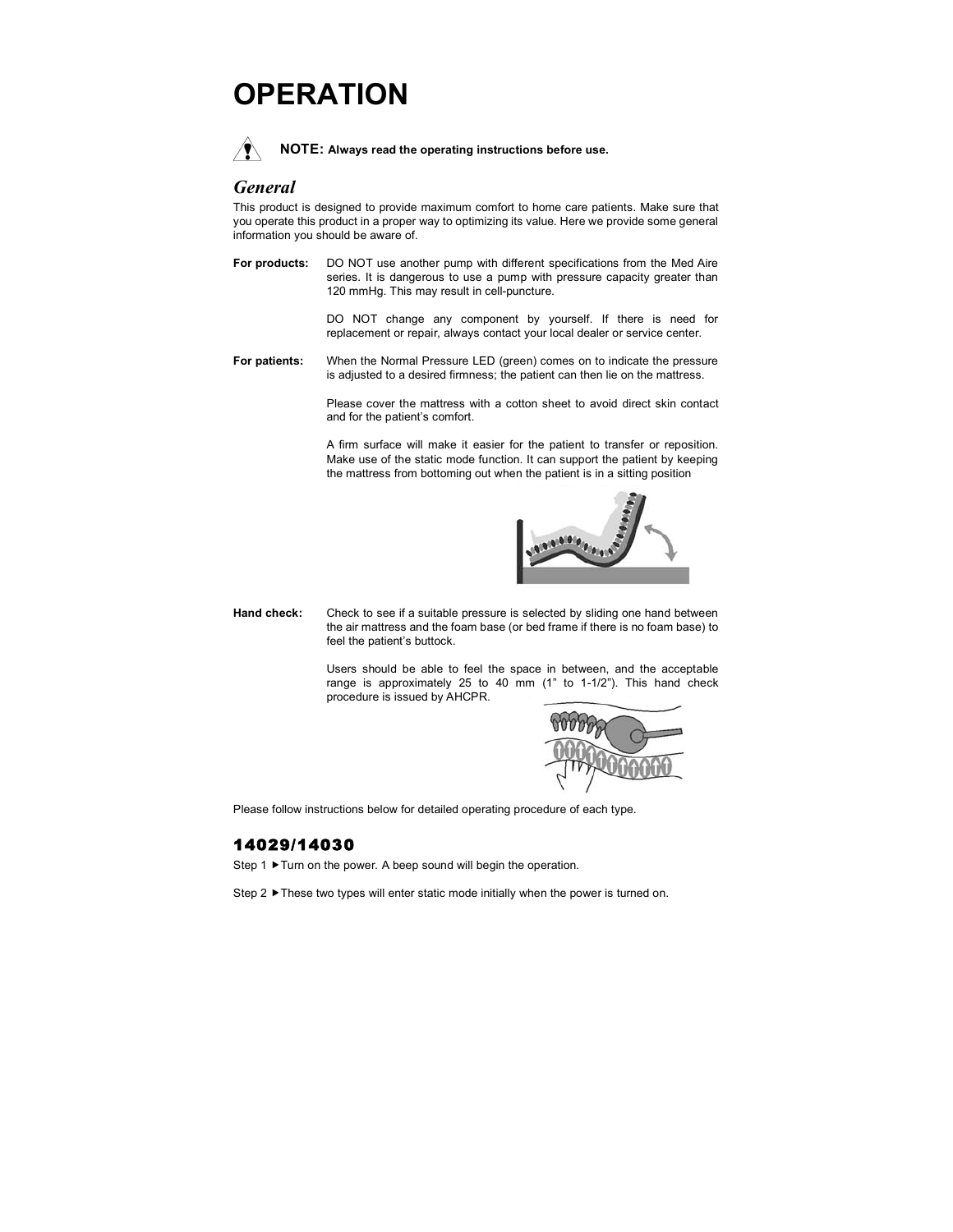First it will inflate the mattress to 30mm Hg and then enter alternating mode.

If 30mm Hg cannot be reached within 30 minutes, the unit will stay in static mode and keep inflating. If 30mm Hg still cannot be reached within another 15 minutes, the alarm will beep and its LED will come on.

Press the Alarm Reset button to mute the alarm. The alarm LED will start blinking. Press the Alarm Reset button again to have the audible alarm and alarm LED on.

Step  $3 \triangleright$  The alternating cycle time and pressure level are preset to the middle settings. Select from the touch panel to adjust the cycle time and pressure level.

> Press the Static button to set it in static mode, and the Static LED will come on. The pump will enter static mode after it completes the last alternating cycle time. Press the Static button again to restart the alternating function.



**Press the static mode button from the touch panel to provide a firm surface that makes it easier for the patient to transfer or reposition. The static mode can support the patient by keeping the mattress from bottoming out when the patient is in a sitting position.**

Step 4 During normal operation, the unit will monitor pressure. If the pressure is lower than a set pressure, the pump will automatically inflate the mattress to the set level and then stop. The alarm will beep and its LED will come on to alert if there is a low pressure condition.

Press the Alarm Reset button to mute the alarm. The alarm LED will flash. Press the Alarm Reset button again to have the audible alarm and alarm LED on.

Step 5 Press the Auto Firm button to automatically inflate the mattress to the maximum level (above 70 mmHg) for about 30 minutes. The pressure will return to a previously set level after 30 minutes.

In case there is a bad connection of tubing or any air leakage from the mattress, this will result in a low pressure condition, and it will activate the alarm.



**For suitable pressure, please refer to page 9 for the hand check procedure.**

#### *CPR function*

When there is an emergency to perform CPR on the patient, pull the CPR valves immediately to release the air quickly from the mattress. The CPR valves are located at the front right-hand side of the mattress.

#### *Pressure set up*

Users can adjust the pressure value of the air mattress to a desired firmness by themselves or according to the suggestion from a health care professional.



**It is recommended that the pressure-selector knob set to Firm or press Auto Firm on the touch panel every each time the mattress is first inflated. Users can then easily adjust the air mattress to a desired firmness according to the patient's weight.**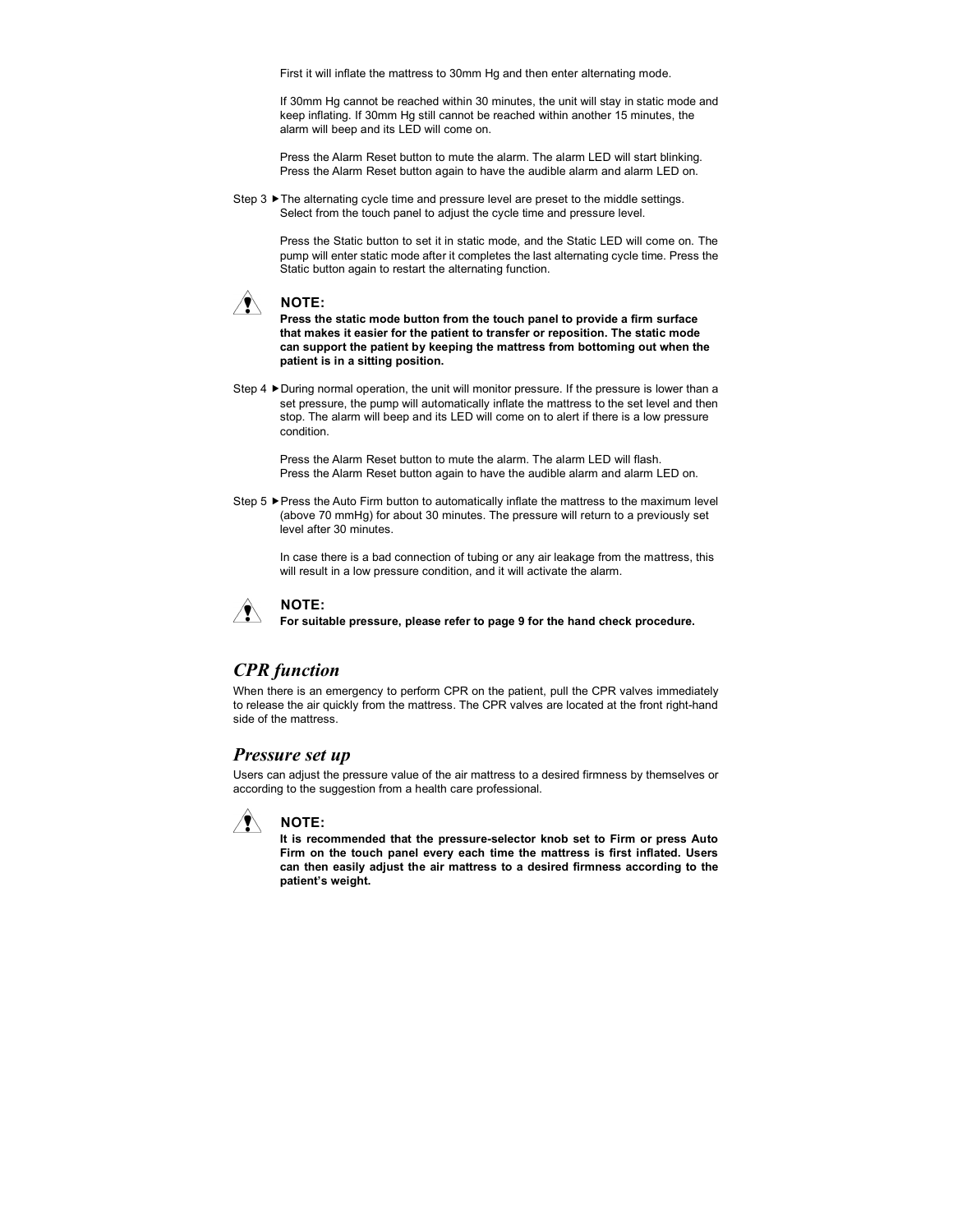#### *Low pressure*

When abnormal pressure occurs, the Low Pressure LED will come on. For some types of pumps, the alarm will be activated to alert of a low pressure condition. Check if the connections are secure and correctly installed according to the relevant instructions.

#### **NOTE:**  $\sqrt{N}$

**If the pressure is consistently low, check for any leakage (tubes or connecting hoses). If necessary, contact your local dealer to replace any damaged tubes or hoses.**

# **CLEANING**

In this section, we describe the procedures to clean and decontaminate the unit. It is important to follow these procedures before using the system on patients.

#### *Pump Unit*

- DO NOT immerse or soak the pump unit.
- Check for external damage and move the pump to the cleaning area.
- Place the pump on a work surface and spray or wipe the outside of the case with quaternary ammonium solution.
- ▶ DO NOT spray any cleaning solution directly on the surface of the pump.
- DO NOT use a Hypocarbonate or Phenolic based cleaning solution as this may cause damage to the case. Allow the solution to incubate for 10 minutes or accordingly as stated by the cleaning product used.
- Wipe case with a clean cloth. Make sure all areas are clean (top and bottom, both sides).
- Spray cloth with cleaning solution and clean faceplate. DO NOT allow excess cleaning solution on faceplate or control panel. (If solution gets inside, damage will occur.) Allow surface to thoroughly dry after cleaning.
- After the pump is thoroughly cleaned and dried, proceed to plug in the pump and test to see if it runs normally.
- Unplug the pump and store with proper identification tag.

#### *Mattress System*

- Brush off or wipe down all surfaces of the cover sheet with soap and water before wetting with any liquid disinfectant.
- Any obvious blood spots should be wet thoroughly with 1:9 Hypochiorite solution (1 part bleach to 9 parts water) and allow drying for at least 10 minutes. Then blot with a clean, damp cloth.
- ▶ Unzip the top cover from the mattress.
- Brush or wipe down all surfaces with soap and water before applying any liquid.
- Covers are immersed and soaked in disinfectant for the required incubation time.
- After pre-soaking, the cover is rinsed through a regular cycle in a washer with no soap then laundered with mild detergent (wash temperature 93F, rinse temperature 78F or on the coldest setting).
- Covers are aerated until they are fully dry. (Drying temperature range 90-120F or on the coldest setting.)
- $\blacktriangleright$  The air cells are unsnapped from one side and are sprayed on all sides with a disinfectant. Let it sit for the required incubation time and wipe down with a clean cloth. (Make sure to disconnect all the air cells, one by one, and spray the disinfectant on all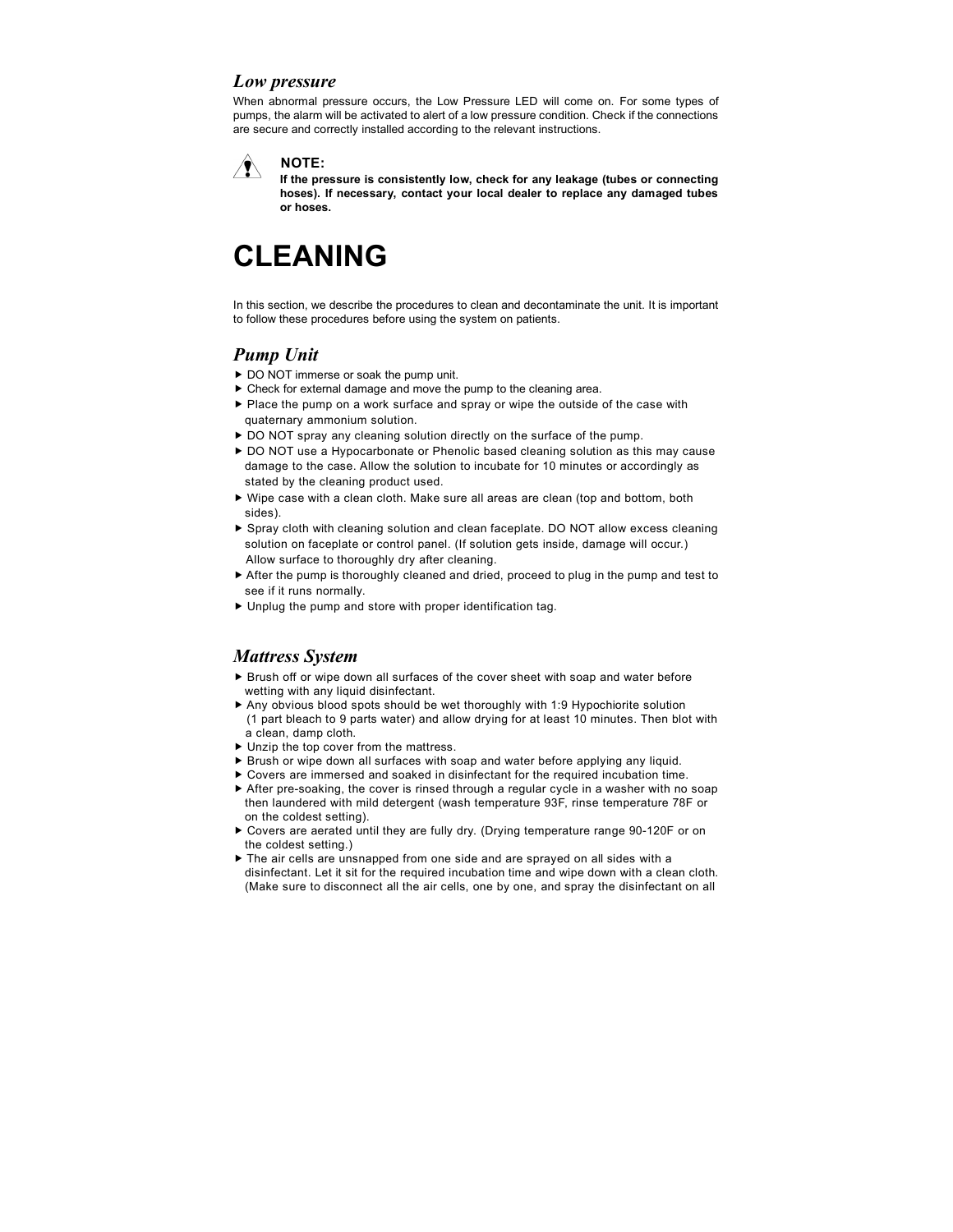sides, including all the connecting tubes and hoses. Let it sit for least 10 minutes. )

- $\blacktriangleright$  If there is a base after you remove all the air cells, the base has to be sprayed down with the disinfectant, inside and outside. Let it sit for the required incubation time and wipe down with a cloth.
- Repeat the process with the tubing set: spray, incubate, and then wipe clean.
- ▶ The carrying bag should be turned inside out and completely wiped down using the disinfectant solution.
- Allow it to thoroughly air dry. Once the inside is dry, turn it back; wipe down the outside of the bag with disinfectant.
- ▶ Dry the mattress on a SUNLESS area after cleaning.

## **HANDLING AND STORAGE**

- ▶ Lay the mattress out flat and upside down.
- ▶ Roll from the foot end towards the head end; the foot-end strap can then be stretched around the rolled mattress to prevent unrolling.
- ▶ Do not fold, crease or stack the mattress.

### **MAINTENANCE**

#### *General*

- Check the power cord and plug to see if there are abrasions or excessive wear.
- Check the mattress cover for signs of wear or damage. Ensure the mattress cover and tubes are connected together correctly.
- $\blacktriangleright$  Plug in the pump unit and check the airflow from the hose connection port. The airflow should alternate between ports every half-cycle time.
- Check the air hoses to see if there are kinks or breaks. For replacement, please contact your local agent or dealer.
- $\blacktriangleright$  Make sure the mattress tube is well connected.
- Check the pump unit and make sure both power and power indicator are off when the switch is turned off.

#### *Low pressure*

Examine if there is air leakage between the pump and the mattress connections or from the air mattress tubes:

- Check connectors between the air mattress and pump. If there is any disconnection, please reconnect it.
- ▶ Check the CPR Valves. Ensure their outlets are sealed.
- Check the air-connecting tubes. Ensure each single cell is not broken.
- Set the pressure-selector knob to Firm position. Keep the tubes fully inflated and inspect for air leakage.
- Check if there is any air leakage from cells. Ensure no leakage occurs. If any leakage occurs, please contact your local agent or dealer.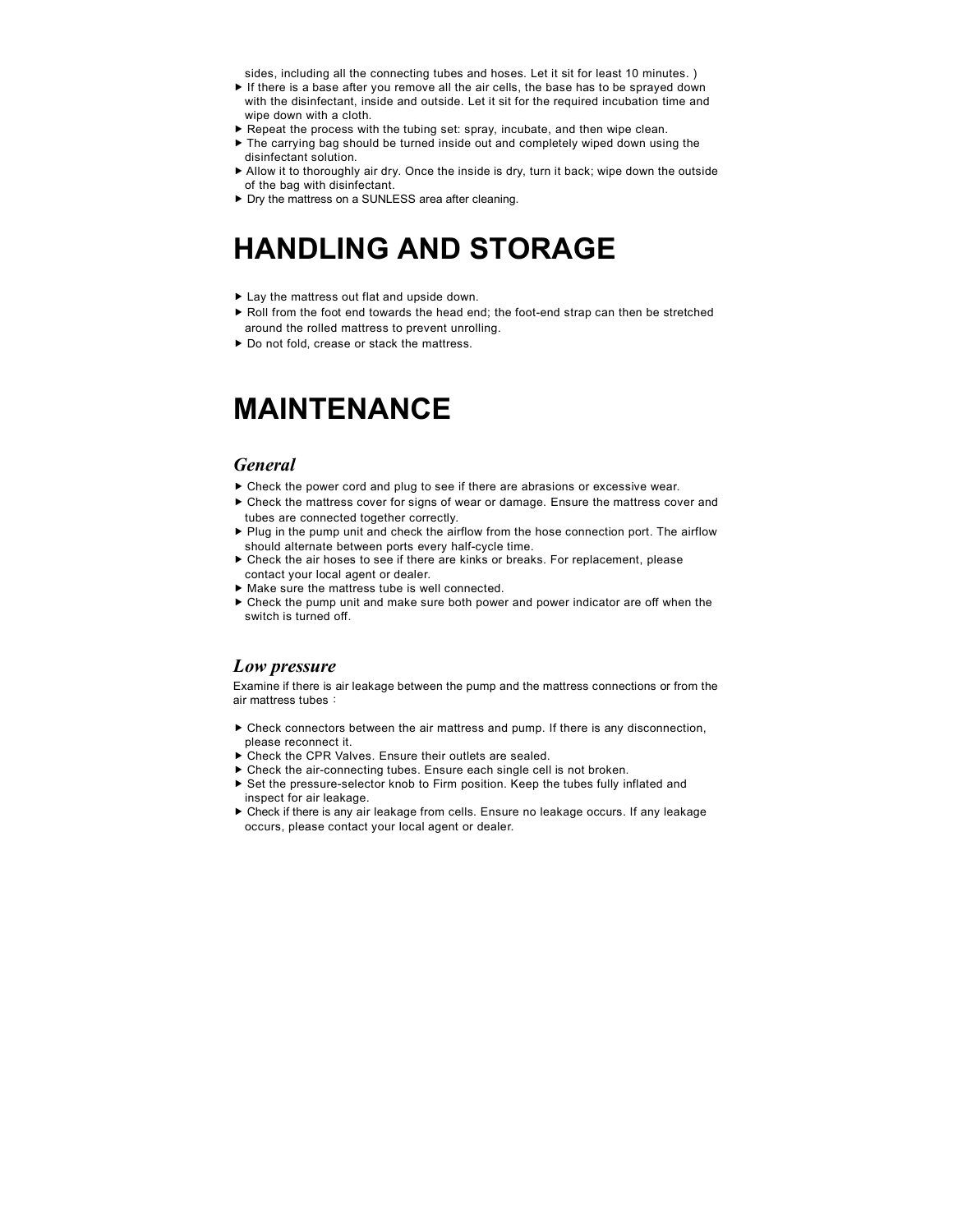# **TROUBLESHOOTING**

| <b>Problems</b>       | <b>Solutions</b>                                                                                                                                                                                   |  |
|-----------------------|----------------------------------------------------------------------------------------------------------------------------------------------------------------------------------------------------|--|
| The pump doesn't work | 1. Check if the plug is inserted firmly into the outlet.<br>2. Turn on the power switch again.                                                                                                     |  |
|                       | If the power LED is ON and the pump still doesn't work, contact<br>your local dealer immediately.                                                                                                  |  |
|                       | If the power LED is OFF, there may be a faulty outlet. Try to<br>connect the power cord to another outlet. If the power LED is still<br>OFF, contact a qualified electrician for main power check. |  |
| Incomplete inflation  | 1. For a quick check, adjust the pressure to Firm position.<br>2. Check to see if the tubes connected to the pump are twisted or                                                                   |  |
| (Low Pressure)        | there is any leakage occurring.                                                                                                                                                                    |  |
|                       | $\blacktriangleright$ Always keep the tubes straight.                                                                                                                                              |  |
|                       | $\triangleright$ Change tubes if there is any leakage.<br>Ensure the CPR valves are closed. Ensure every single cell is<br>not broken.                                                             |  |
| Slow air flow         | A dirty filter may decrease the air flow.<br>Wash the filter with mild detergent to keep it clean.                                                                                                 |  |
|                       | $\triangleright$ Check the air filter at the back of the pump unit at least once a<br>month.                                                                                                       |  |

# **SPECIFICATIONS**

### *System*

| <b>Item</b>                     | <b>Specifications</b>                                                                                                                                                      |  |  |
|---------------------------------|----------------------------------------------------------------------------------------------------------------------------------------------------------------------------|--|--|
| Power Supply                    | AC 120V/60Hz, 10W                                                                                                                                                          |  |  |
| <b>Pressure Range</b>           | $\triangleright$ 30 ~ 60 mmHg 14029<br>$\triangleright$ 10 ~ 70 mmHg 14030                                                                                                 |  |  |
| <b>Cycle Time</b>               | ▶ 10 min/60Hz 14029/14030                                                                                                                                                  |  |  |
| <b>Dimensions</b>               | $26.0 \times 13.0 \times 8.0$ cm<br>$10.2 \times 5.1 \times 3.1$ in                                                                                                        |  |  |
| Weight                          | 1.5 <sub>kq</sub><br>$3.3$ lbs                                                                                                                                             |  |  |
| <b>Environment Requirements</b> | $\blacktriangleright$ Temperature: Operation 50°F~95°F<br>Storage $59^{\circ}$ F ~ 122 $^{\circ}$ F<br>Shipping 59°F~158°F<br>► Humidity: Operation 20%~80% non-condensing |  |  |